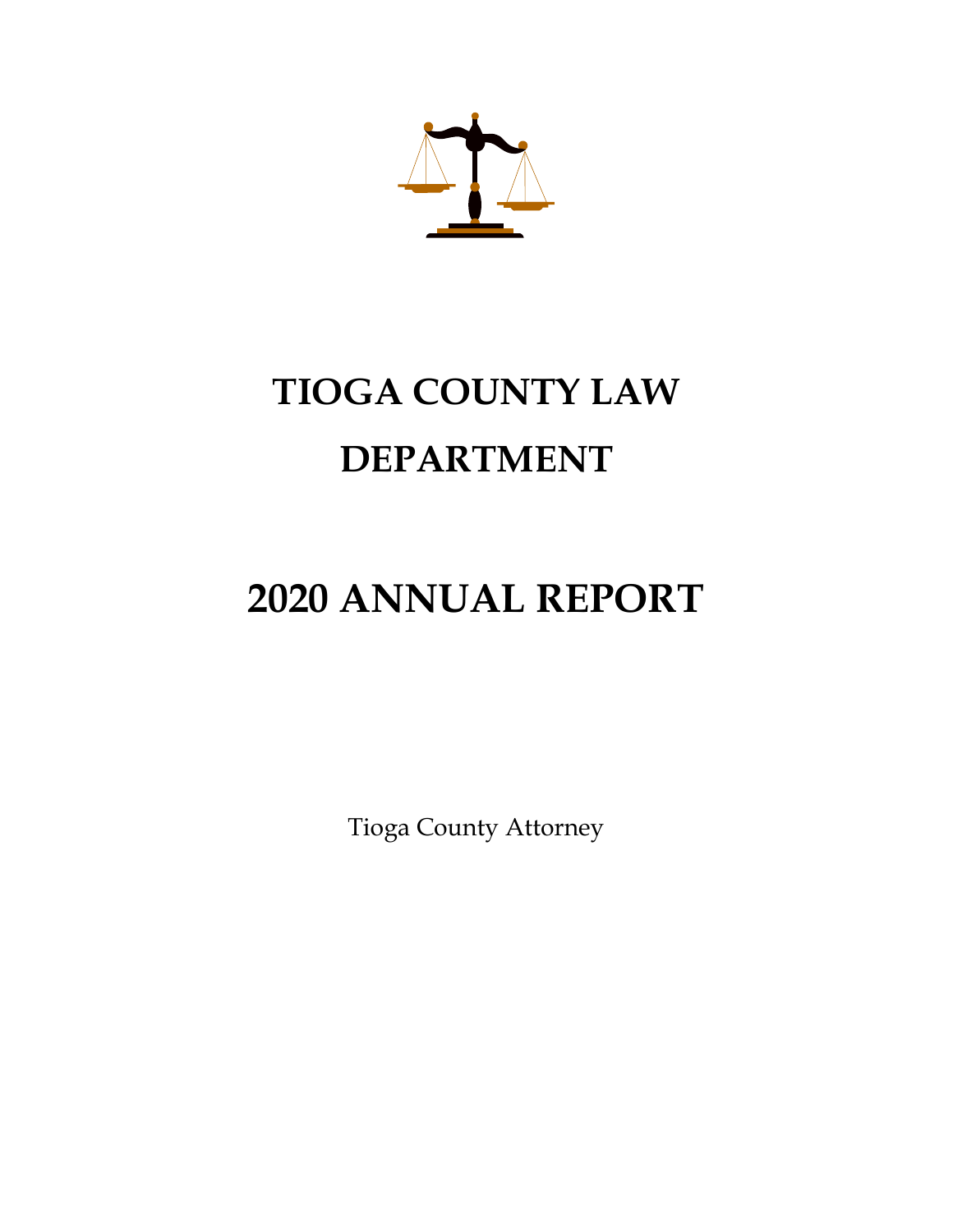#### **THE YEAR IN REVIEW**

2020 was a different year for the Tioga County Law Department as it was for everyone due to the COVID 19 pandemic.

Most, if not all, Court cases were held virtually resulting in some challenges, but overall worked quite well. A fair amount of time during the spring of 2020 was spent dealing with issues resulting from the pandemic. Throughout the year the Law department assisted the Public Health Department with issues arising from quarantine protocols, testing clinics, and the issuance of health orders.

At the direction of the Legislature and their anticipation of cuts in State aid, the Law department worked diligently to reduce their already modest budget and completely complied with the 10% reduction request.

The Law department on behalf of the 13 attorneys employed by the County and other select personnel contracted with a new company (Thomson Reuters- Westlaw) for three years for their online legal research tool, with a six month period of free service provided by the company.

The year 2020 also brought the addition of the paralegal from the Treasurer's office and a change in office space to the Law department.

Business overall proceeded as usual in 2020.

## **THE LAW DEPARTMENT AND THE LEGISLATURE AN OVERVIEW**

New York State's County Law Section 500 provides that the County Attorney and its assistants are the legal advisors to the Legislature and to every county officer whose compensation is paid from county funds in all matters involving an official act of a civil nature. The Law Department also provides all of the legal work for the Department of Social Services, including support cases, abuse and neglect cases, adult protective cases and Medicaid Recovery. The Department prosecutes all Juvenile Delinquency Petitions.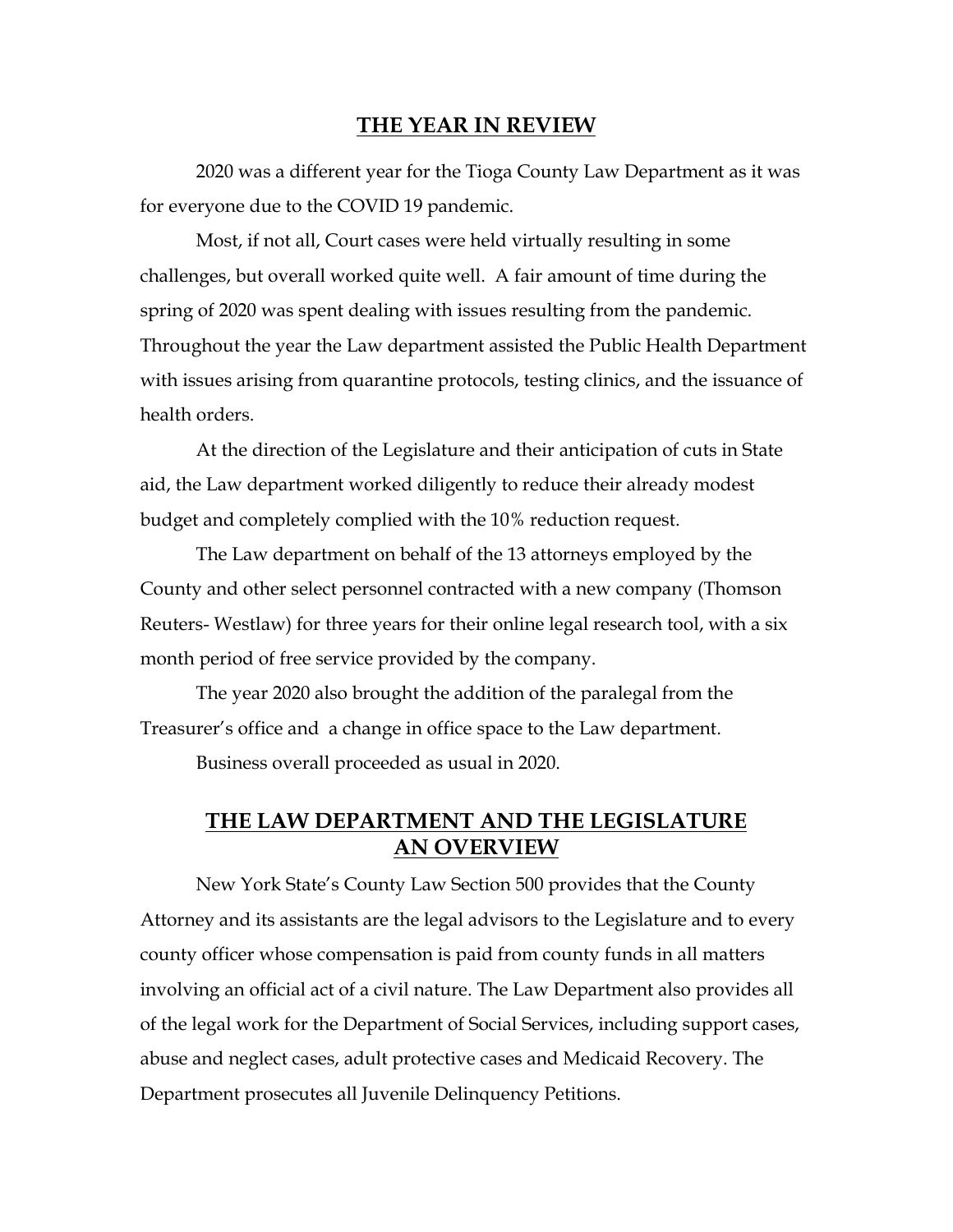The Law Department operates out of two offices staffed by three full-time attorneys, a confidential secretary, two paralegals and one full-time secretary. Its mission is as follows:

The mission of the Tioga County Law Department is to provide professional, timely and quality legal work, advice and counsel to the legislature, department heads, employees and agencies within the Tioga County government, and to at all times act with the highest degree of professionalism and respect for the persons and public we serve.

#### **LITIGATION and CLAIMS**

The majority of civil litigation are third party claims against the County. These claims are primarily referred for handling to our liability insurance carrier, NYMIR, which retains outside counsel to handle the defense. However, the Law Department remains involved throughout to supervise and to be a local contact. Any settlement or payment to the claimant is first discussed and agreed to by the Law Department with input from any affected departments and the Chair. There are several matters not covered by NYMIR for which the Law Department either directly defends the matter or retains and supervises outside defense counsel.

In 2020, the Law Department assisted outside counsel in the defense of pending claims. The confidential secretary to the County Attorney, monitors claims presented to our carrier NYMIR. In 2020, we referred 12 incident claims to NYMIR and two Notices of Claim.

The County Attorney heads the Loss Control Committee, whose membership includes the Personnel Director, Benefits Officer, Safety Officer, Commissioner of Public Works and Captain from the Sheriff's Department. The purpose of the committee is to review claims and the handling thereof, as well as to look for patterns and for ways to minimize or control claims.

The Law Department also oversees the part-time Safety Officer position. This position was vacant from October 2020 through January 2021.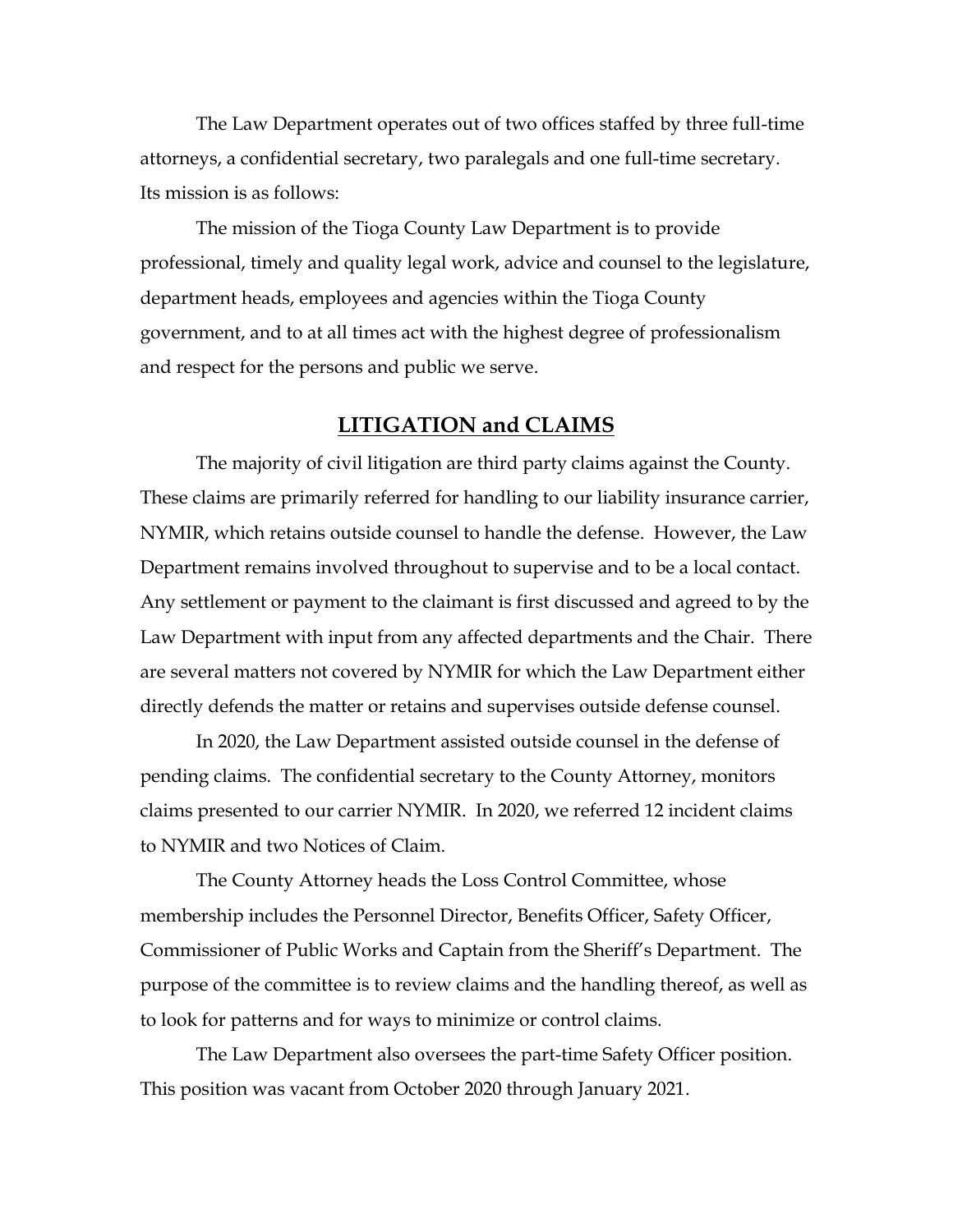#### **CONTRACT/BIDDING ADMINISTRATION**

The Law Department reviews and approves as to form County and department contracts. In 2020, the Department reviewed 179 contracts, which is comparable to prior years and was unaffected by the COVID pandemic. The majority of the contracts are for independent contractors with the Health and Human Services Departments.

#### **PERSONNEL**

The Law Department works with our labor counsel Roemer, Wallens Gold & Mineaux and the Personnel Department in matters relating to the administration of the civil service, personnel related challenges, benefits administration issues and the administration of labor contracts and grievances.

#### **DSS, PUBLIC HEALTH AND MENTAL HYGIENE**

The Tioga County Law Department provides daily professional, experienced legal counsel and services to all of the health and human service agencies, i.e. the departments of Social Services (DSS), Public Health and Mental Hygiene. The Law Department has improved communications and accountability between it and these agencies compared to years passed. The County Attorney attends monthly Youth Assessment Team meetings and quarterly administrative meetings with the Department of Social Services. Our Assistant Attorneys continue to attend regular meetings with the Commissioner of Social Services, the Deputy Commissioner, managers and case workers to discuss individual cases, case management, general protocols, etc. to ensure good communication and avoid potential issues before problems arise.

The following is a brief synopsis of statistics for filing of new petitions, court appearances, contested proceedings etc. in 2020: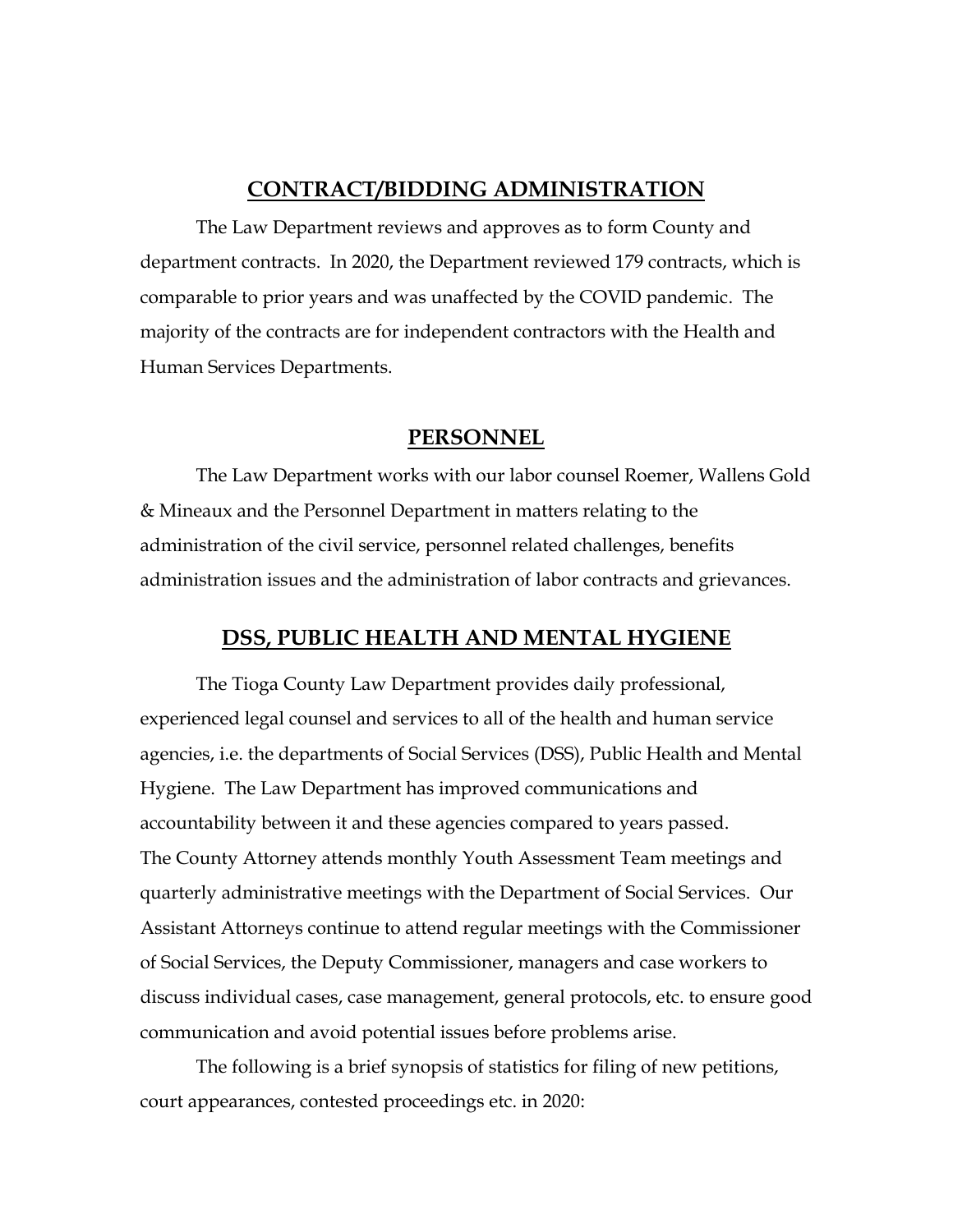Juvenile Delinquency, PINS, Neglect, Abuse, Expungement, Article 81 Guradianships, Pistol Permit revocation and Fair Hearings:

| New petitions filed:      | 43  |
|---------------------------|-----|
| <b>Court Appearances:</b> | 411 |

Child Support Services: Appearances: 372

## **ARTICLE 11 TAX FORECLOSURES**

The majority of legal work for the Article 11 Tax foreclosures is performed by paralegal Kevin Humes. The Law Department reviews all documents prior to filing. Due to the pandemic and the Governor's executive order, tax foreclosure proceedings were stayed and are currently still pending.

#### **FREEDOM OF INFORMATION**

The Law Department continues to assist the Freedom of Information Officers with review and handling of these requests. There were 79 FOIL requests filed in 2020. This number does not include FOIL requests filed with the Sheriff's Department. There were two appeal hearings for denial of records in 2020.

#### **CONTINUING EDUCATION/ASSOCIATIONS**

The Law Department considers continuing education to be a priority in providing expert legal service to the County. The County Attorney belongs to the County Attorneys Association [CAASNY] and reviews regular updates from that association. In addition, the County Attorney frequently attends Continuing Legal Education Programs sponsored by the Broome County Bar Association and regularly attends the Western County Attorney meetings.

The Assistants regularly attend conferences related to their specific issues, including attendance at CAASNY and New York State Public Welfare Association conferences, seminars on pre-trial and trial skills, sex abuse, support collection, Medicaid eligibility, Medicaid recovery, family court matters and Article 81 Guardianships.